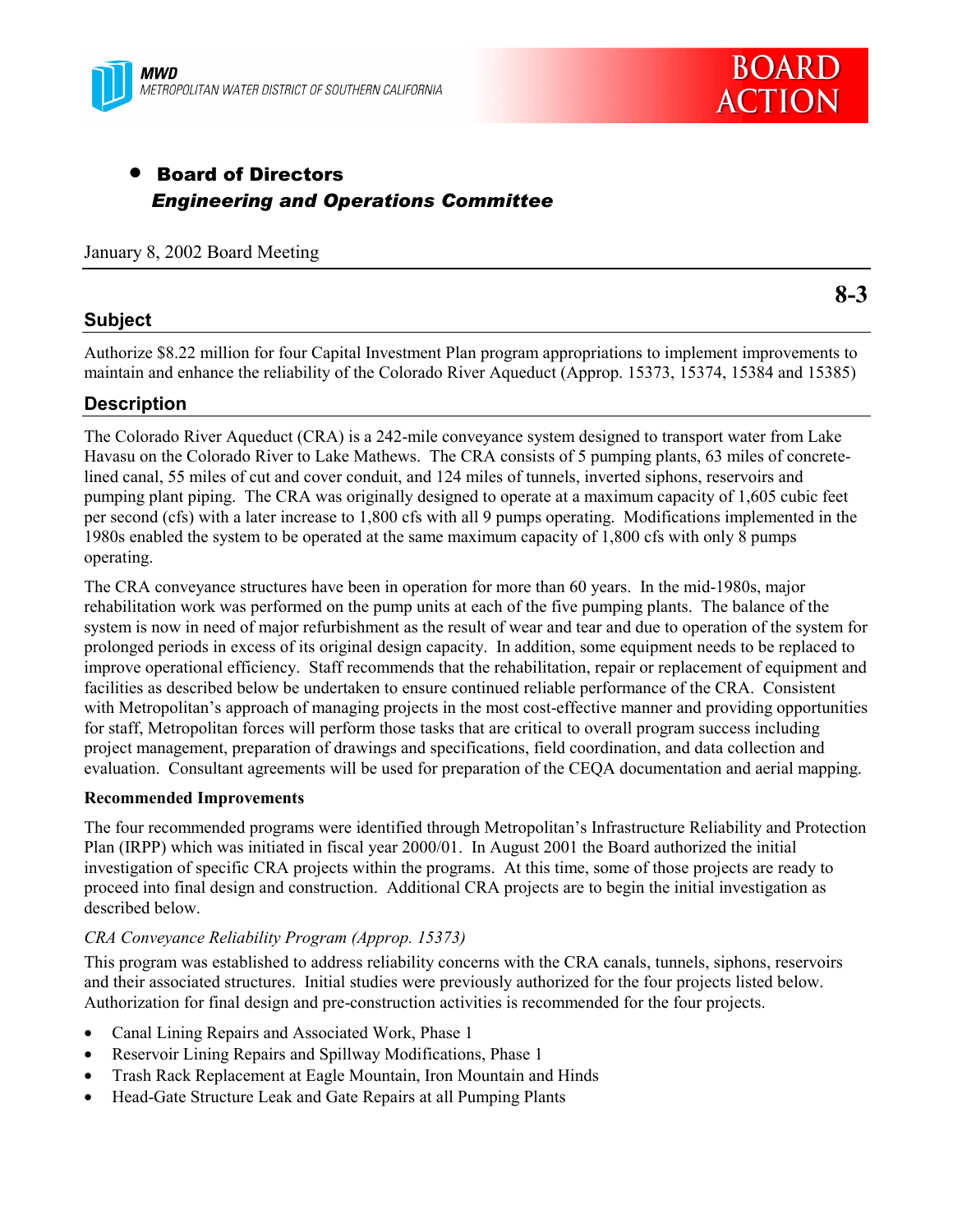Authorization is recommended for program planning, study, and preliminary design for the following additional conveyance projects:

- Canal Lining Repairs and Associated Work, Phase 2
- Reservoir Lining Repairs and Spillway Modifications, Phase 2
- Sand Trap Modification at Eagle Mountain
- Sand Trap Repairs and Rehabilitation at Iron Mountain, Eagle Mountain and Hinds
- Seismic Study of Eagle Mountain Pumping Plant Siphons

### *CRA Pumping Plant Reliability Program (Approp. 15374)*

This program was established to address reliability concerns with the pumps and the supporting auxiliary systems. Initial studies were previously authorized for the CRA Pumping Plant Reliability Program. Staff now recommends proceeding with final design and construction of the following components of the Program:

- Auxiliary Water System Repairs
- Intake Pumping Plant Instrumentation Replacement

## *CRA Electrical/Power System Reliability Program (Approp. 15384)*

This program was established to address reliability concerns with 230 kV transmission system, power and telephone transmission system, and lightning arrester systems. Authorization is recommended for program planning, study, and preliminary design for the following projects:

- Upgrade 230 kV Transformer Protection Relays at all Pumping Plants
- 230 kV Circuit Breaker Installation at Iron Mountain Pumping Plant
- Power and Phone Transmission Line Replacement at Copper Basin and Gene Pumping Plant
- Repair/Replace 6.9 kV Transformer Bushings at Gene Pumping Plant
- Repair/Replace 230 kV Circuit Breakers at all Pumping Plants
- Lightning Arrester Repair or Replacement at all Pumping Plants

### *CRA Discharge Containment Program (Approp. 15385)*

This program was established to address concerns with waste discharges at the CRA pumping plants which have the potential to expose Metropolitan to regulatory actions or fines in the event of a discharge. Authorization is recommended for program planning, study, and preliminary design for the following projects:

- Desert Septic System
- Pump House Oil Containment
- Chemical Delivery Unloading Pad Containment

The four capital programs identified above have been evaluated and recommended by the Capital Investment Plan (CIP) Evaluation Team and are included in the Capital Budget for FY 2001/02. The environmental documentation for those projects that are entering the study phase will be developed prior to returning to the Board for final design or construction authorization. See **Attachment 1** for the Detailed Report, **Attachment 2** for the Financial Statement, and **Attachment 3** for the location map.

## **Policy**

Metropolitan Water District Administrative Code ß 5108: Capital Project Appropriation

# **California Environmental Quality Act (CEQA)**

The proposed projects previously identified in the four Capital Investment Plan programs have been examined as stipulated by CEQA and the State CEQA Guidelines. Some of the proposed projects were evaluated in a Mitigated Negative Declaration, while others were deemed exempt from CEQA. The proposed projects have been grouped together by their similar CEQA determinations and discussed below.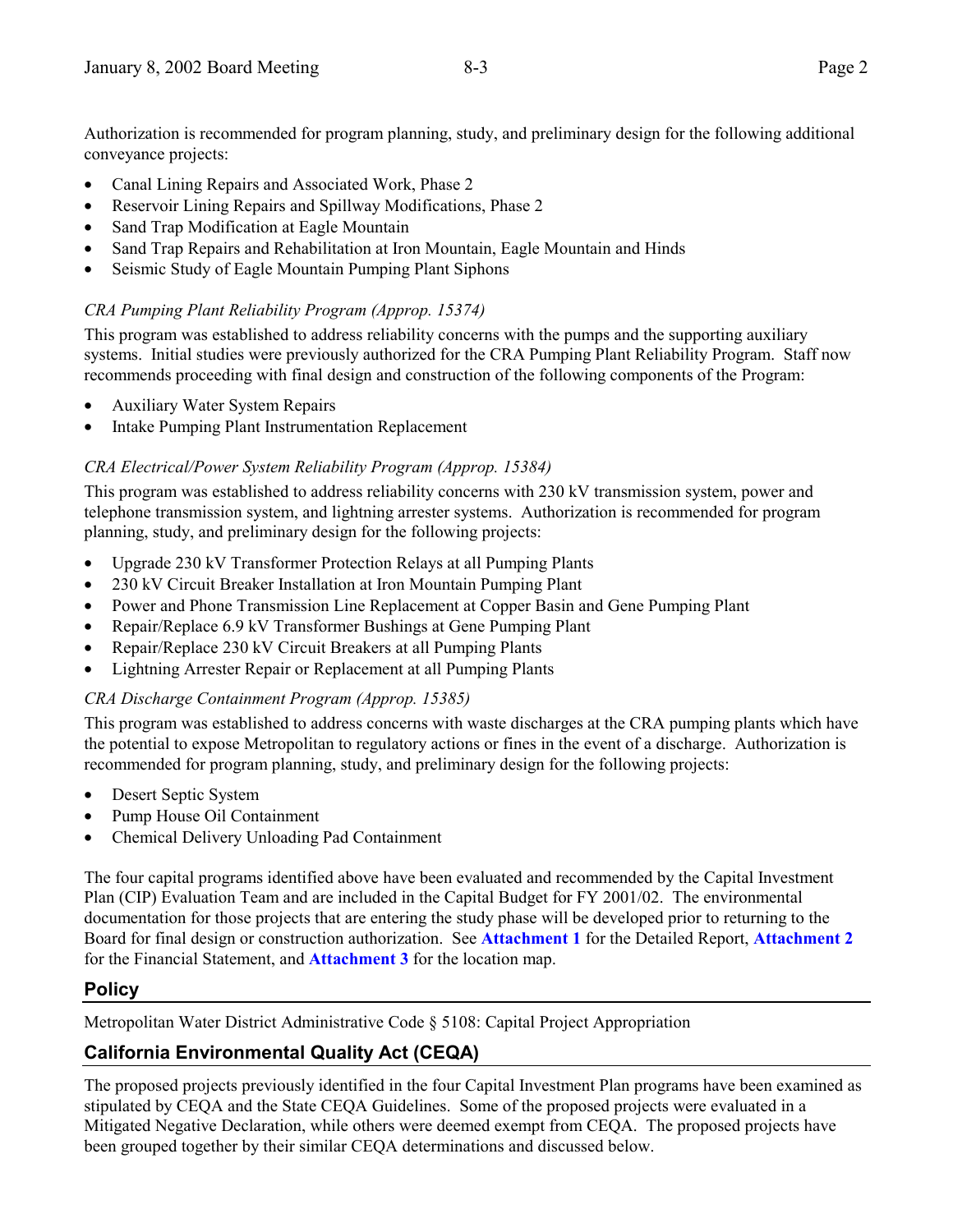*CRA Conveyance Reliability Program (Approp. 15373):* Canal Lining Repairs and Associated Work, Phase 1; Reservoir Lining Repairs and Spillway Modifications, Phase 1; Trash Rack Replacement at Eagle Mountain, Iron Mountain and Hinds; and Head-Gate Structure Leak and Gate Repairs at all Pumping Plants

To comply with CEQA, Metropolitan as the Lead Agency prepared a Mitigated Negative Declaration (MND) on these four proposed projects within one Capital Investment Plan program. The MND was distributed for a 30-day public review period starting on October 26, 2001. Copies of the MND, including the Initial Study and Environmental Checklist form, are available in the Executive Office. **Attachment 4** provides documentation that the MND was circulated for the mandatory 30-day public review period and that no comment letters were received. As stated in the State CEQA Guidelines (Section 15074), the Board of Directors is required to review and consider the MND, the Initial Study, and any written comments received during the public review period prior to the adoption of the MND. Adoption of the MND is dependent on the finding by the Board, based on the whole record before it, there is no substantial evidence that, with the mitigation measures required by the MND, the proposed projects will have a significant impact on the environment. In addition, the MND reflects the Lead Agency's independent judgment and analysis. The Mitigation Monitoring and Reporting Program (MMRP), **Attachment 5,** required under CEQA Section 21081.6 must also be adopted by the Board prior to project approval.

The CEQA determination is: Review and consider the information in the MND, Initial Study, and comments received during the public review period; adopt the MND for the four proposed projects; and adopt the MMRP.

*CRA Pumping Plant Reliability Program (Approp. 15374):* Auxiliary Water System Repairs; and Intake Pumping Plant Instrumentation Replacement

The two proposed projects are categorically exempt under the provisions of CEQA. The proposed activities involve the funding of two projects within one Capital Investment Plan program to replace existing support systems at the CRA facilities with no expansion of use and no possibility of significantly impacting the physical environment. As such, the two proposed projects qualify under a Class 1 Categorical Exemption (Section 15301 of the State CEQA Guidelines).

The CEQA determination is: Determine that pursuant to CEQA, the two proposed projects qualify under a Categorical Exemption (Class 1, Section 15301 of the State CEQA Guidelines).

*CRA Conveyance Reliability Program (Approp. 15373):* Canal Lining Repairs and Associated Work, Phase 2; Reservoir Lining Repairs and Spillway Modifications, Phase 2; Sand Trap Modification at Eagle Mountain; Sand Trap Repairs and Rehabilitation at Iron Mountain, Eagle Mountain and Hinds; and Seismic Study of Eagle Mountain Pumping Plant Siphons

*CRA Electrical/Power System Reliability Program (Approp. 15384):* Upgrade 230 kV Transformer Protection Relays at all Pumping Plants; 230 kV Circuit Breaker Installation at Iron Mountain Pumping Plant; Power and Phone Transmission Line Replacement at Copper Basin, Gene Pumping Plant; Repair/Replace 6.9 kV Transformer Bushings at Gene Pumping Plant; Repair/Replace 230 kV Circuit Breakers at all Pumping Plants; and Lightning Arrester Repair or Replacement at all Pumping Plants

*CRA Discharge Containment Program (Approp. 15285):* Desert Septic System; Pump House Oil Containment; and Chemical Delivery Unloading Pad Containment

The 14 proposed projects are categorically exempt under the provisions of CEQA. The proposed activities, i.e., to appropriate funding for the program planning, study, preliminary design, and preparation of environmental documentation for the 14 proposed projects in the three Capital Investment Plan programs, will consist of basic data collection, and resource evaluation activities which do not result in a serious or major disturbance to an environmental resource. These may be strictly for information gathering purposes, or as part of a study leading to an action which a public agency has not yet approved, adopted, or funded. As such, the proposed projects qualify under a Class 6 Categorical Exemption (Section 15306 of the State CEQA Guidelines).

The CEQA determination is: Determine that pursuant to CEQA, the proposed projects qualify under a Categorical Exemption (Class 6, Section 15306 of the State CEQA Guidelines).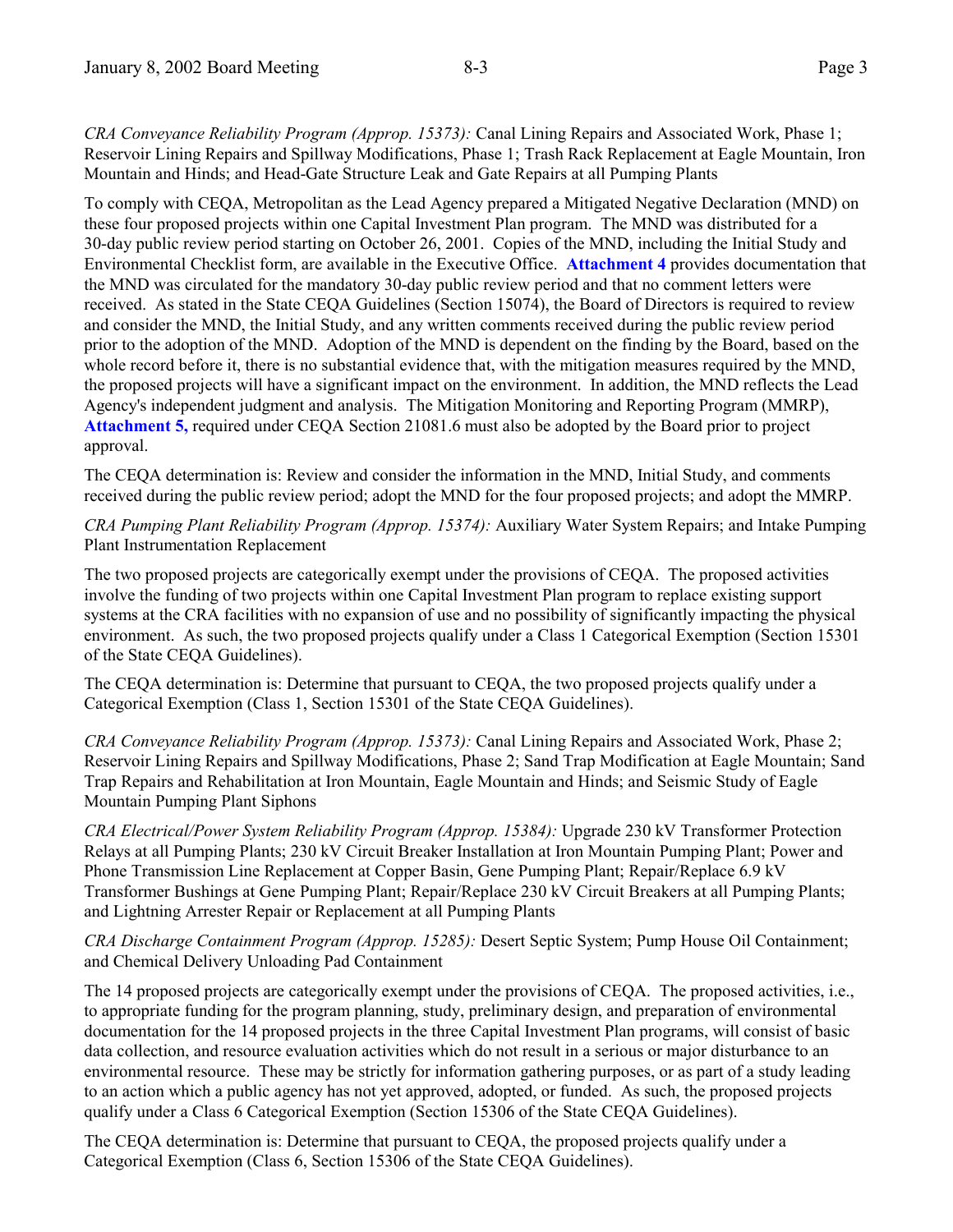#### **Board Options/Fiscal Impacts**

#### **Option #1**

Adopt the CEQA determinations for all projects described herein and appropriate \$8.22 million in budgeted funds.

**Fiscal Impact:** \$8.22 million of budgeted CIP funds under the following appropriations:

- Appropriation 15373 (CRA Conveyance): \$3,250,000 budgeted
- Appropriation 15374 (CRA Pumping Plants): \$4,289,000 budgeted
- Appropriation 15384 (CRA Electrical/Power): \$410,000 budgeted
- Appropriation 15385 (CRA Discharge Containment): \$271,000 budgeted

#### **Option #2**

Do not perform studies, design, procurement or installation of equipment, or construction of required improvements at the CRA facility locations described within this board action.

**Fiscal Impact:** \$0 for the current FY 2001/02 budget. This option increases the risk to maintaining reliable operation of the CRA.

#### **Staff Recommendation**

Option #1

 $U$ 12/13/2001 *Date Roy L. Wolfe*

*Manager, Corporate Resources*

12/17/2001 <u>ഡ</u>

*Ronald R. Gastelum Chief Executive Officer*

*Date*

**Attachment 1 - Detailed Report** 

- **Attachment 2 Financial Statement**
- **Attachment 3 Project Location**
- **Attachment 4 State Clearinghouse Letter**
- **Attachment 5 Mitigation Monitoring and Reporting Program**

BLA #1286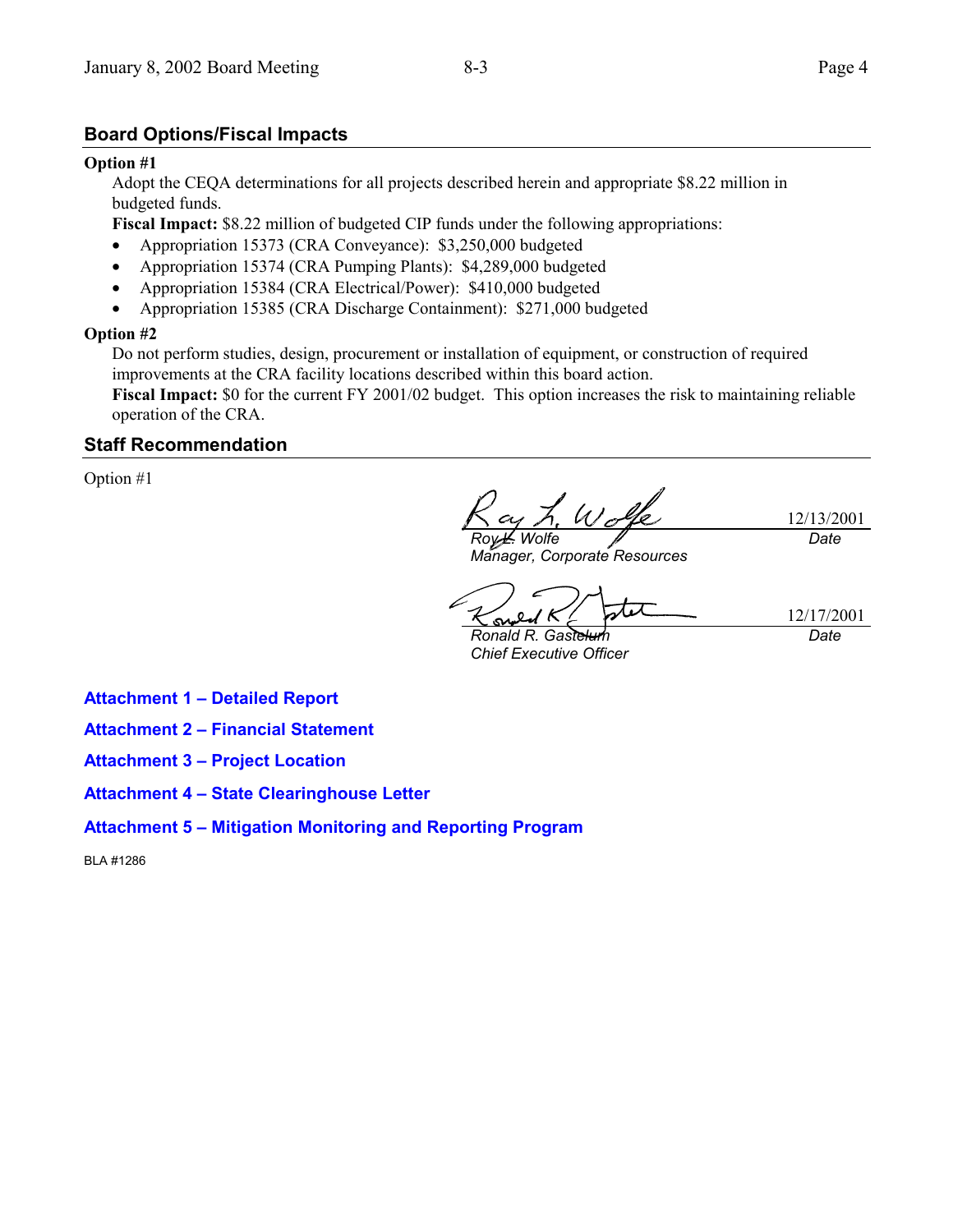## **Detailed Report**

#### *Purpose/Background*

The CRA conveyance structures have been in operation for more than 60 years. In the mid-1980s, staff performed major rehabilitation work on the pump units at each of the five pumping plants. The balance of the system is now in need of major refurbishment. In 2000, Metropolitan staff initiated the Infrastructure Reliability and Protection Plan (IRPP). The purpose of the IRPP is to evaluate Metropolitan's infrastructure  $-$  pumping plants, water treatment plants, conveyance systems, and all associated components – to ensure that Metropolitan can continue to supply reliable, high-quality drinking water to its entire service area.

Staff formed a team to implement the IRPP for the CRA conveyance system. The system includes the CRA canals, tunnels, siphons, reservoirs, pumps, pump support systems, power and electrical protection systems, and containment and waste discharge systems. During the September – October 2000 IRPP investigation phase, the team obtained input from all staff levels to identify system or component vulnerabilities and risks. The team also performed physical inspections and reviewed maintenance records. Initial projects were developed and proposed to repair, replace, or rehabilitate systems, structures, or equipment to reduce risks to Metropolitan and increase system reliability. In addition a long-term systematic evaluation of the CRA was initiated to assess system reliability. The initial projects and studies were evaluated and recommended by the CIP Evaluation Team and are included in the Capital Budget for FY 2001/02. The projects are organized into four programs as described in the FY 2001/02 CIP. Metropolitan staff will conduct the work authorized by this board action, with the exception of aerial mapping and preparation of the CEQA documentation which will be performed by consultants.

#### *Recommended Improvements*

*CRA Conveyance Reliability Program (Approp. 15373)*

In August 2001, the Board approved the initial funding of Approp. 15373 and authorized program planning, studies, preliminary design and preparation of environmental documentation for implementation of four projects in this program. These projects included:

- Canal Lining Repairs and Associated Work, Phase 1
- Reservoir Lining Repairs and Spillway Modifications, Phase 1
- Trash Rack Replacement at Eagle Mountain, Iron Mountain and Hinds pumping plants
- Head-Gate Structure Leaks and Gate Repairs at all pumping plants.

At this time, staff recommends authorization to proceed with final design and pre-construction activities in advance of construction for the four projects listed above.

Staff also recommends authorization to proceed with program planning, studies, and preliminary design for the following CRA Conveyance Reliability Program projects:

• Canal Lining Repairs and Associated Work, Phase 2.

This project is comprised of the following components: (1) increasing the freeboard of the CRA canal; (2) repairing the low section of the canal at Mile 33.4; (3) restoring the canal weirs; (4) stabilizing the bedrock at Mile 77; and (5) restoring the canal radial gates and operation of the spillways. These repairs are required because operation of the CRA up to 1,800 cfs (as compared to the original design of 1,605 cfs) has reduced the canal freeboard to less than 6 inches. This enhanced operating condition has negated the operation of weirs and affected the operation of radial gates and spillways. The bedrock stabilization at Mile 77 is required to prevent boulders, rocks, and debris from sliding into the canal.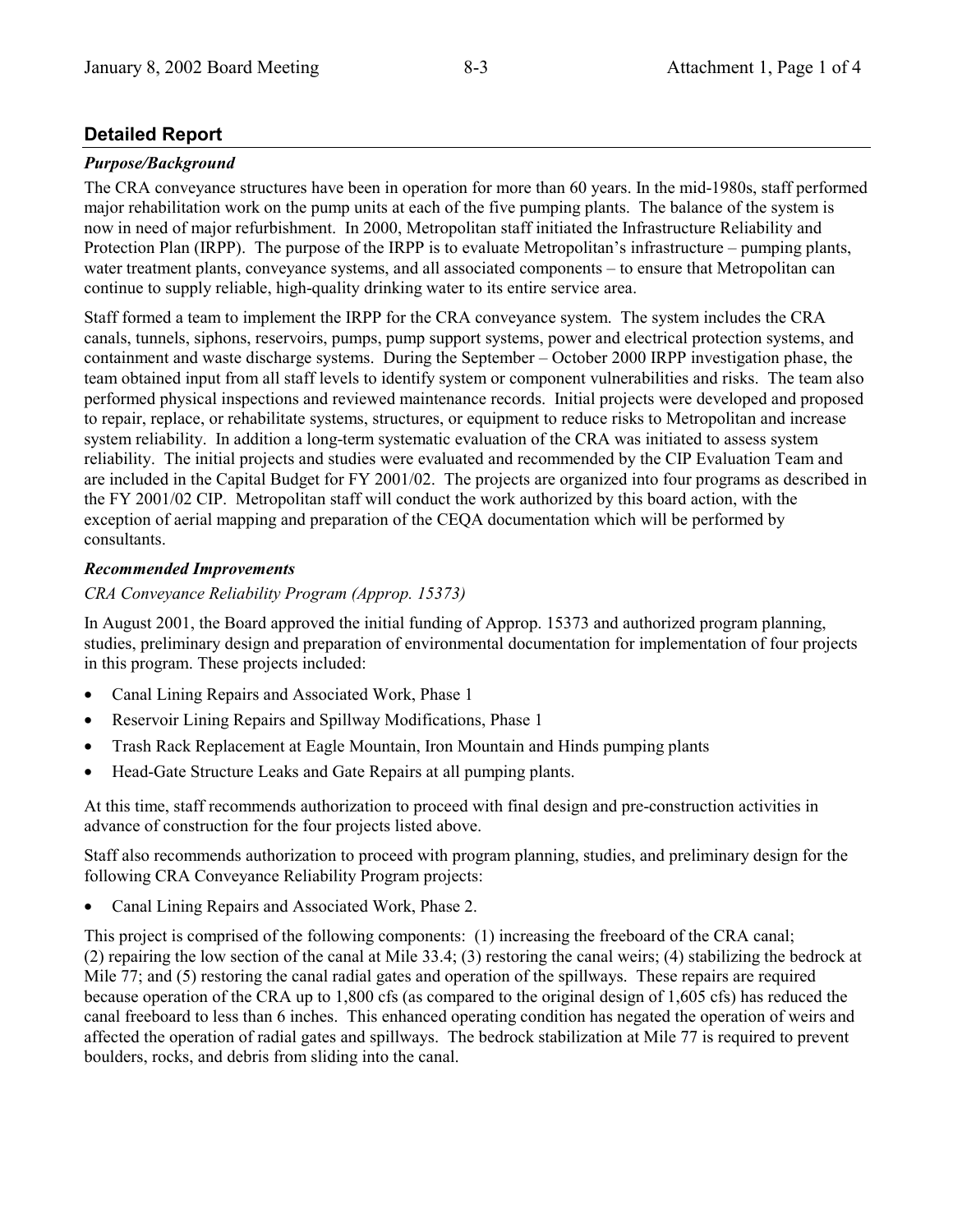• Reservoir Lining Repairs and Spillway Modifications, Phase 2

The spillways at the reservoirs at Iron and Eagle Mountain were originally designed for an aqueduct system capacity of 1,605 cfs. With the present flow capability of up to 1,800 cfs, the spillway capacities need to be evaluated to insure the reliability of the CRA.

• Sand Trap Modification at Eagle Mountain

The CRA's sand traps were originally designed for a flow of 1,605 cfs. With the current flow capability of up to 1,800 cfs, the flow pattern into the sand traps has changed. Hydraulic studies need to be performed to determine ways to improve the sand trap efficiency based on the current flow conditions.

• Sand Trap Repairs and Rehabilitation at Iron Mountain, Eagle Mountain and Hinds

The CRA sand traps have deteriorated over their 60 plus years of operation and are in need of refurbishment. The original sand trap cleaning equipment is still in operation and no major rehabilitation has been performed on this important cleaning equipment. Both refurbishment of the sand trap and rehabilitation/replacement of the sand trap cleaning equipment are needed to insure the reliability of the CRA.

• Seismic Study of Eagle Mountain Pumping Plant Siphons

The siphon is partially exposed and therefore is not structurally stable. A study is needed to determine the seismic safety, structural stability, and reliability of the siphon and implement any needed repairs to insure the reliability of the CRA.

Attachment 2 shows the breakdown of the total estimated costs for these projects.

#### *CRA Pumping Plant Reliability Program (Approp. 15374)*

The CRA conveyance system includes five pumping plants--Intake, Gene, Iron Mountain, Eagle Mountain, and Hinds. Each plant includes nine pumping units. CRA pumping capacity was installed in several phases with the last units installed in 1959. CRA capacity at that time was 1,605 cfs. Metropolitan initiated a program in 1962 to increase pump capacity. Pump modifications, combined with the addition of canal curbing, and reduction of biological fouling of concrete surfaces, resulted in an increase in CRA capacity. Today, CRA pumping capacity is approximately 1,800 cfs. In 1984-1985, Metropolitan staff implemented the Colorado River Aqueduct Pumping Plant Rehabilitation project. This project was based upon findings from equipment inspections that indicated the pumping units were approaching the end of their expected useful life. The balance of the pump plant equipment and systems are now in need of major refurbishment.

During the September – October 2000 IRPP investigation phase, staff documented numerous items related to the pumping units and auxiliary systems that are currently in need of repair, refurbishment, or replacement. In August 2001, the Board approved funding and authorized program planning, studies, preliminary design and preparation of environmental documentation for these projects. This work included an investigation of long-term needs and identification of future projects at the pumping plants. Based on the initial results of these studies and the critical need for some repairs and upgrades, staff recommends proceeding with final design and construction on portions of two CRA Pumping Plant Reliability Program projects: Auxiliary Water System Repairs and Intake Pumping Plant Instrumentation Replacement.

• Auxiliary Water System Repairs

The circulating water system (an auxiliary water system) at each pumping plant is comprised of pumps, storage tanks, piping, valves and appurtenances. Reliable operation of this system is crucial to maintaining continuous pump operation. Certain deficiencies were identified for immediate corrective actions which include repair of deteriorated concrete water storage tanks; replacement of leaking cooling water supply pipes to the pumps and motors; and replacement of deteriorated emergency supply valves.

• Intake Pumping Plant Instrumentation Replacement

With the installation of modernized equipment, this project will allow more effective use of the recently installed desert portion of the SCADA system for a number of operations activities. Currently, the existing SCADA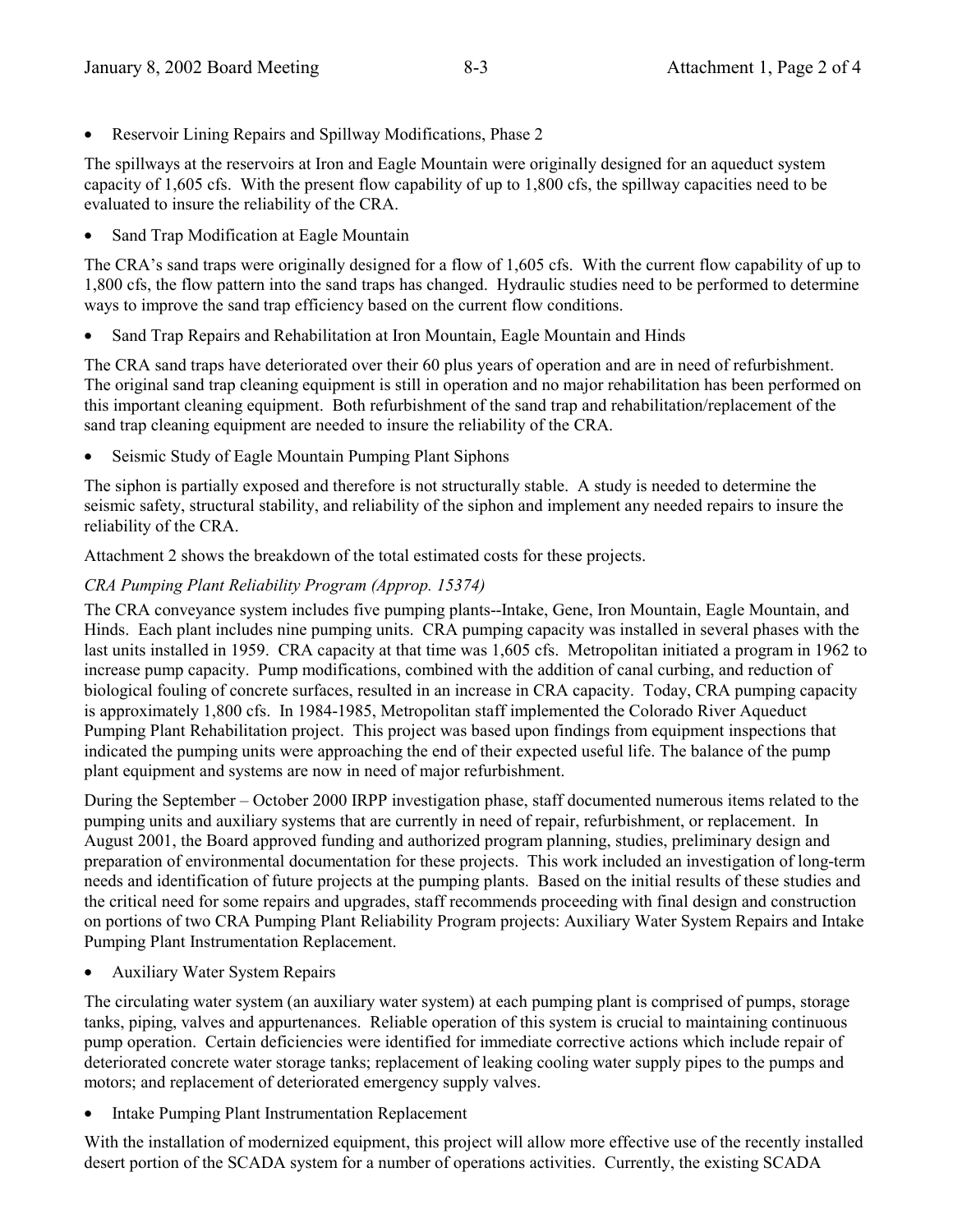system has capabilities to remotely monitor and control the CRA power transmission system, monitor a portion of the pumping plant functions, and control the pumping plant headgates. The recommended new equipment will allow the plant staff to utilize the SCADA system's additional capability to support remote monitoring and control of the pump units. However, even with these improvements, the remote pump operation will be limited to normal startup and shutdown sequences at this time. Metropolitan maintains a "load-shed" contract with Southern California Edison (SCE). The contract requires Metropolitan to shut down the main pumping units at the Intake Pumping Plant within 10 minutes of a notice to shed load. This project will enable remote shutdown of the pumping units to meet this commitment with SCE. Additional automation, beyond normal startup and shutdown of the pumps, will be implemented in the future as part of the Control System and Automation Master Plan.

This project is the first phase of what is expected to be a multi-phased program to modernize the support systems at all five of Metropolitanís CRA pumping plants. Although the same equipment at the other desert pumping plants is similarly in need of replacement, it is recommended to stage the replacement for several reasons. First, the remote monitoring and control capability is urgently needed at the Intake plant because of the SCE load-shed contract. Secondly, studies are currently underway to more explicitly define the level of automation/SCADA control at all Metropolitan facilities, including the pumping plants. With the new equipment, the Intake plant can be used as a prototype to develop a control strategy that will maximize the benefit of remote operation.

Attachment 2 contains the breakdown of the total estimated costs for these projects.

#### *CRA Electrical/Power System Reliability Program (Approp. 15384)*

During the field investigations, staff have documented numerous items related to the electrical power systems that were in need of repair, refurbishment, or replacement. Staff recommends the authorization and approval of funding for program planning, study, and preliminary design for the six projects described below and continuation of the long-term study. Staff will return to the Board for authorization and funding at a later date for final design and construction of these projects. The recommended projects include the following:

• Upgrade 230 kV Transformer Protection Relays at all Pumping Plants

The protection relays for the 230kV transformers were provided at the time of the original installation of the transformers. The existing protection relays require frequent maintenance and it is becoming increasingly difficult to find replacement parts. In addition, testing of the existing relays is time consuming and requires the capacity of a pumping plant to be decreased to 4-pump capacity to perform the testing. It is recommended that the protection relays be replaced with new state-of-the-art equipment that provides for rapid replacement, enhanced transformer monitoring capability, and self-checking features.

• 230 kV Circuit Breaker Installation at Iron Mountain Pumping Plant

Currently the main electrical power feed for the Iron Mountain Plant has only a single disconnect switch in the Camino West Line. This switch is used to isolate the plant from the 230 kV power feed from Hoover Dam. Presently, the disconnect switch is unable to automatically isolate the plant when faults occur on the Camino West Line. Accordingly, there is a delay in returning the pumping plant to service when these faults occur. This leads to spilling of up to 300 AF of water during transients and other switching operations. It is recommended that a 230 kV gas circuit breaker be added at the Iron Mountain to allow automatic switching.

• Power and Phone Transmission Line Replacement at Copper Basin, Gene Pumping Plant

Currently power and phone lines are routed on wooden poles from the Copper Basin Outlet Structure to the Copper Basin Dam. The wooden pole structures are deteriorated to the point that failure could occur. If this power source fails the indication and control functions would be lost requiring local manual control of the facilities. It is recommended that the poles be replaced. During the project planning, alternate locations of the poles will be studied to facilitate future access for maintenance.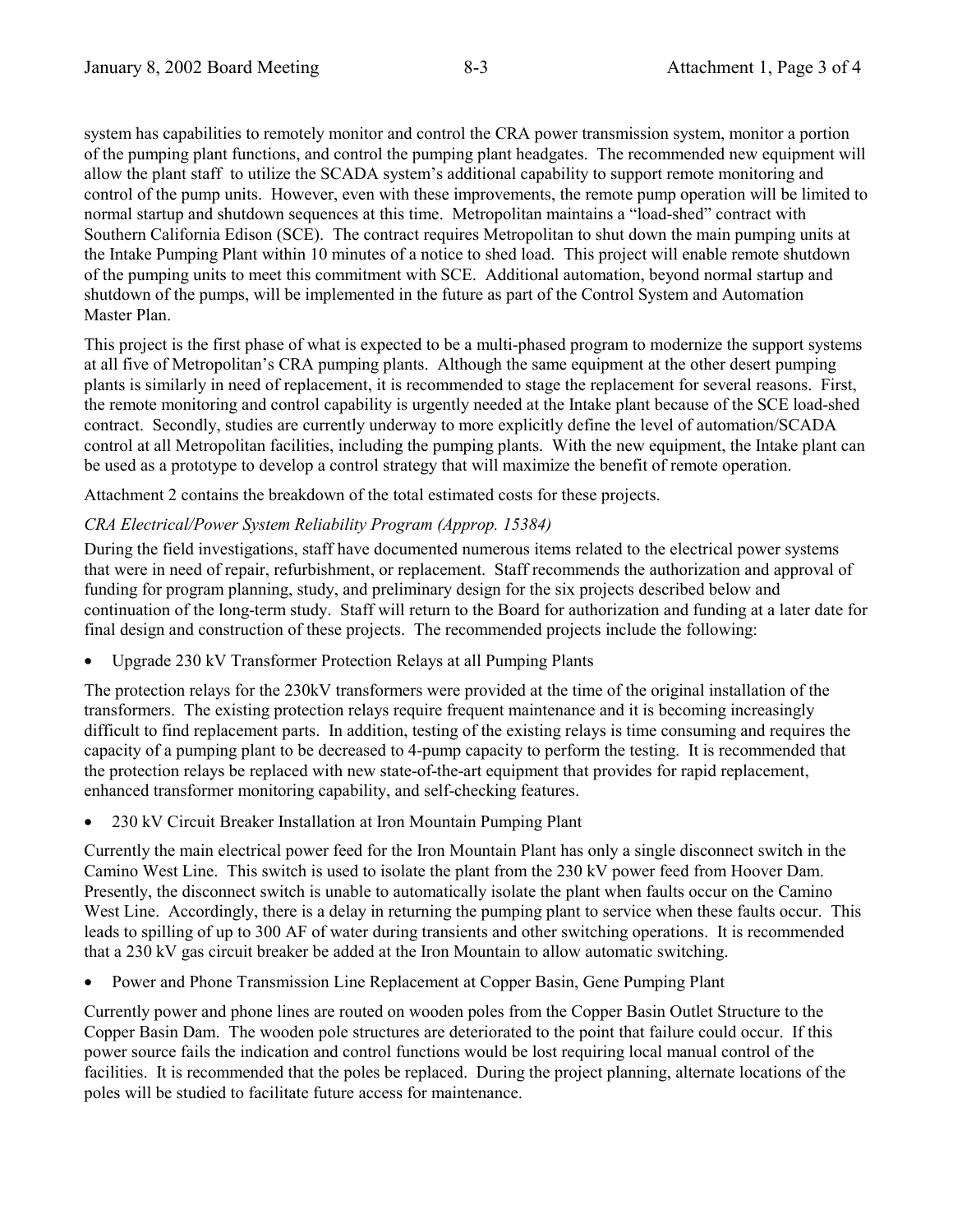• Repair/Replace 6.9 kV Transformer Bushings at Gene Pumping Plant

The 6.9 kV bushings on the 230/69/6.9 kV transformers at the Gene Pumping Plant have aged and are leaking. In this condition, moisture can leak past the bushings and enter the transformer thereby resulting in degradation of the transformer oil and potentially damaging the high cost transformers. The study will examine the potential for repairing the bushings versus the complete replacement of the bushings.

• Repair/Replace 230 kV Circuit Breakers at all Pumping Plants

Each plant has two 50 percent capacity circuit breakers. The components of the existing circuit breakers are aged and prone to failure leading to trips of the breakers and the loss of up to one half of the pumping plant's capacity. Obtaining replacement parts for the aging equipment is difficult. This project will either replace the existing circuit breakers with modern gas circuit breakers or will upgrade the existing breakers.

• Lightning Arrester Repair or Replacement at all Pumping Plants

Electrical tests indicate degradation of 230 kV, 69 kV and 6.9 kV lightning arresters. Spare parts for the aging equipment are no longer available and thus the arresters must be replaced. As part of the investigation, the location of the new arresters will be studied to determine if a new location will provide better equipment protection.

Attachment 2 shows the breakdown of the total estimated costs for these projects.

#### *CRA Discharge Containment Program (Approp. 15385)*

Each of the CRA's five pumping plants have several types of discharge locations, each of which have the potential to discharge waste products. The discharge locations have been identified as having the potential to expose Metropolitan to regulatory actions or fines in the event that a waste discharge occurs. At the time of construction of those discharge locations, the discharge was not regulated.

During field investigations, staff documented numerous items related to waste and chemical containment that were in need of repair or modification. Staff recommends the authorization and funding of the program planning, study, and preliminary design for the three projects described below. Staff will return to the Board for authorization and funding at a later date for final design and construction of these projects. The recommended projects include the following:

Desert Septic System

The showers and the sinks in the pump houses are currently discharged to the sumps in the pump houses. To meet water quality criteria, this project will identify means to redirect the showers and sinks to the existing septic tank system at each of the pumping plant sites.

• Pump House Oil Containment

The lubricating oil reservoir is located within the lower levels of the Pump Plants. In the event of a major leak in the reservoir, oil could enter the discharge valve sumps, together with wash water that may leak in around the suction valve in the main pump house. The discharge is now directed to the desert recharge basin which, under current regulations, could result in regulatory action against Metropolitan. This project will identify means to contain potential oil spills and meet current regulatory requirements.

• Chemical Delivery Unloading Pad Containment

Sodium hypochlorite disinfectant is required at each Pump Plant to ensure periodic disinfection of the conveyance water. The hypochlorite double-walled tank storage is refilled periodically from a tanker, using a hose filling system, but without containment under the chemical delivery area. Containment is recommended where chemicals could spill to the environment. This project will evaluate the containment provisions at each pump plant.

Attachment 2 shows the breakdown of the total estimated costs for these projects.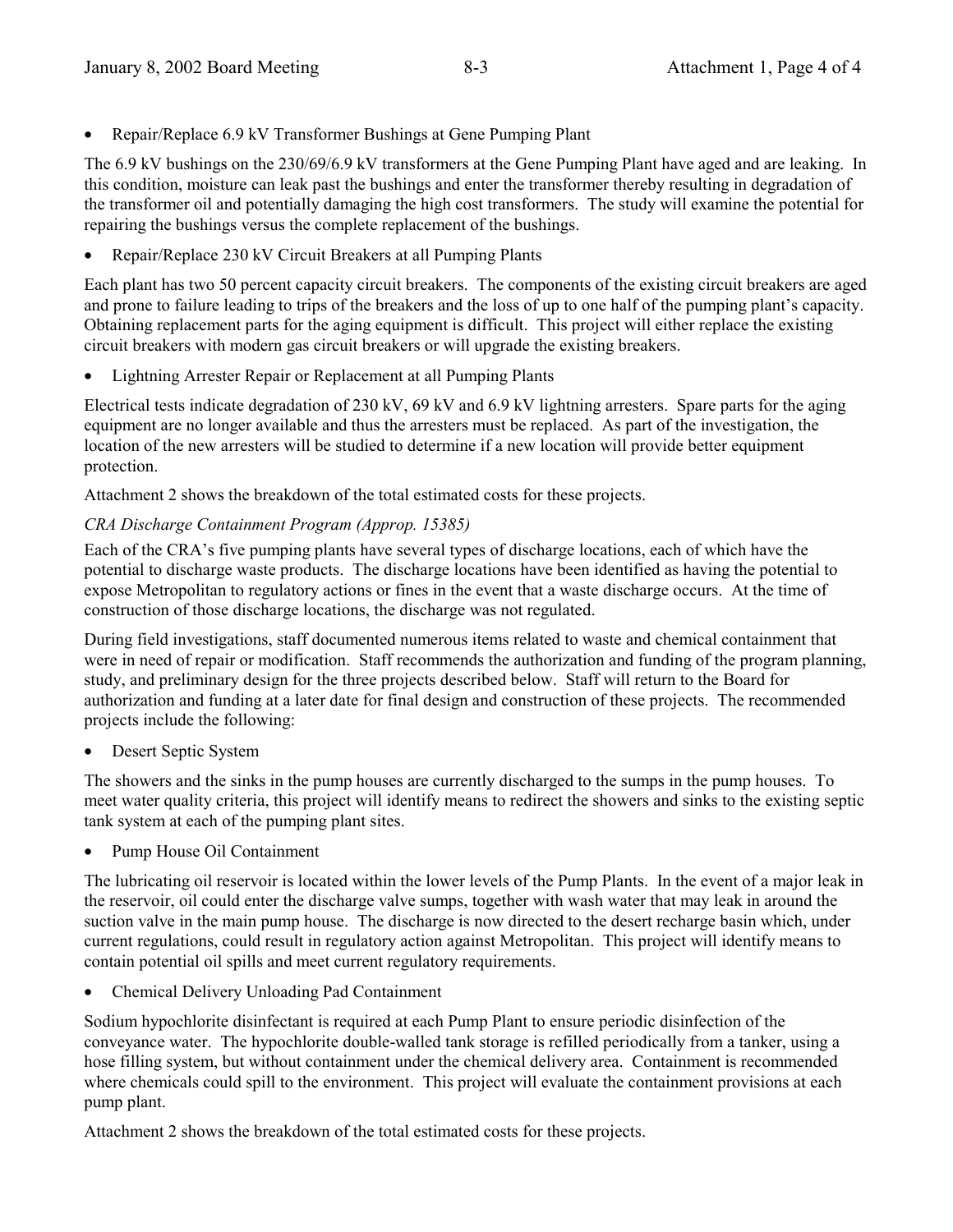# **Financial Statement for CRA Conveyance Reliability Program**

The financial statement for Board Action No. 2 authorizing final design activities in advance of construction, and program planning, feasibility studies, and preliminary design for the CRA Conveyance Reliability Program projects described in this board action (Approp. 15373) is as follows:

|                                              | <b>BOARD</b><br><b>ACTION NO. 1</b><br>(Aug. 2001) | <b>BOARD</b><br><b>ACTION NO. 2</b><br>(Jan. 2002) |
|----------------------------------------------|----------------------------------------------------|----------------------------------------------------|
| Labor                                        |                                                    |                                                    |
| Owner Costs (Program Management and support) | \$275,000                                          | \$1,145,000                                        |
| <b>Studies and Preliminary Design</b>        | 505,000                                            | 1,225,000                                          |
| Final Design                                 |                                                    | 240,000                                            |
| Professional and Technical Consultants       |                                                    | 900,000                                            |
| Incidental Expenses                          | 5,000                                              | 25,000                                             |
| <b>Remaining Budget</b>                      | 135,000                                            | 635,000                                            |
| <b>Total</b>                                 | \$920,000                                          | \$4,170,000                                        |

## **FUNDING REQUEST**

| <b>Program Name:</b>              |                  | Colorado River Aqueduct Conveyance Reliability Program                         |                              |
|-----------------------------------|------------------|--------------------------------------------------------------------------------|------------------------------|
| <b>Source of Funds:</b>           |                  | Construction Funds (possibly General Obligation, Revenue Bonds, Pay-As-You-Go) |                              |
| <b>Appropriation No.:</b>         | 15373            | <b>Board Action No.:</b>                                                       |                              |
| <b>Requested Amount:</b>          | 3,250,000        | <b>Capital Program No.:</b>                                                    | $01204-I$                    |
| <b>Total Appropriated Amount:</b> | 4,170,000<br>\$. | <b>Capital Program Page No.:</b>                                               | E-12                         |
| <b>Total Program Estimate:</b>    | 14,500,000       | <b>Program Goal:</b>                                                           | I-Infrastructure Reliability |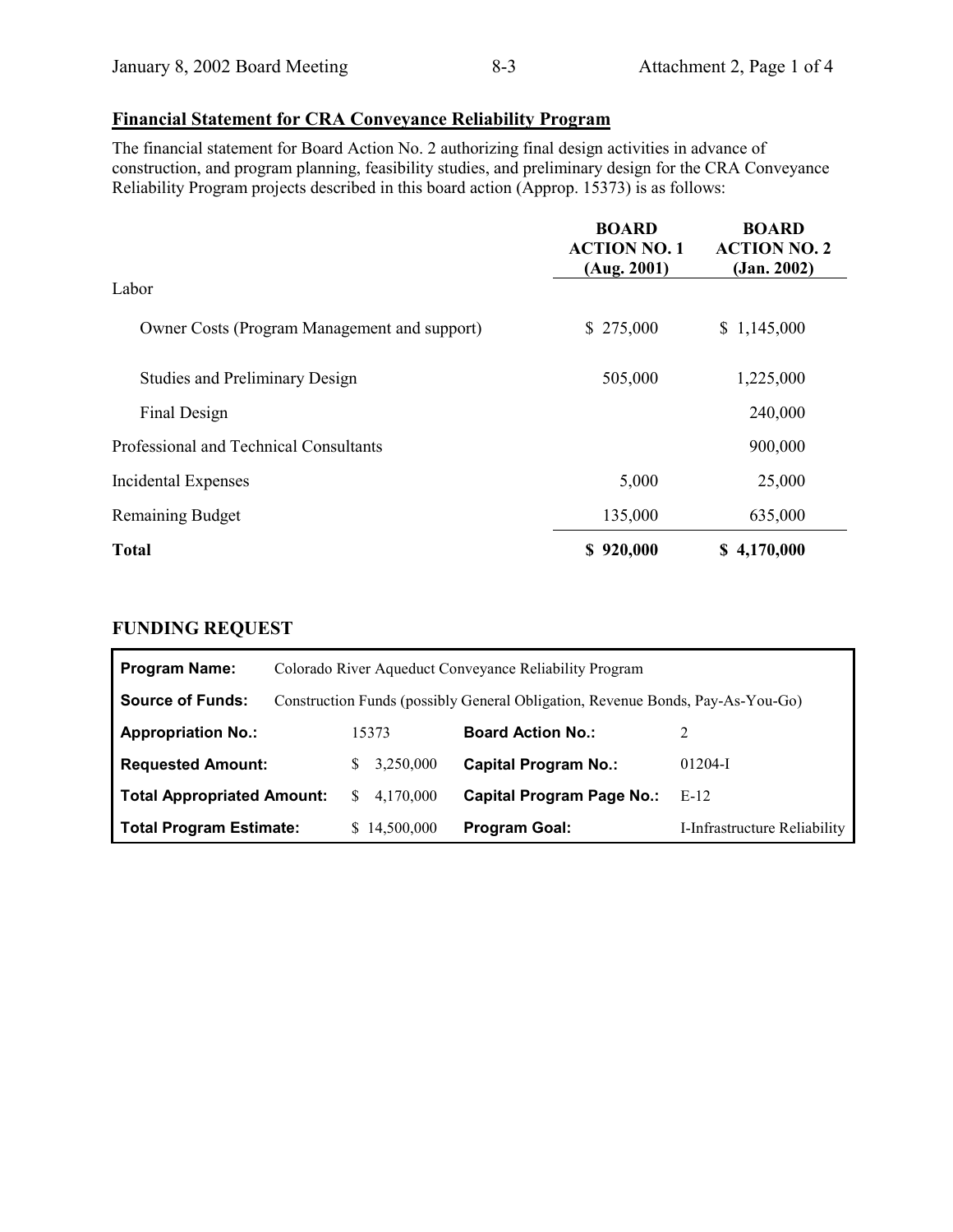# **Financial Statement for CRA Pumping Plant Reliability Program**

The financial statement for Board Action No. 2 authorizing final design and construction for two CRA Pumping Plant Reliability Program projects as described in this board action (Approp. 15374) is as follows:

|                                              | <b>BOARD</b><br><b>ACTION NO. 1</b><br>(Aug. 2001) | <b>BOARD</b><br><b>ACTION NO. 2</b><br>(Jan. 2002) |
|----------------------------------------------|----------------------------------------------------|----------------------------------------------------|
| Labor                                        |                                                    |                                                    |
| Owner Costs (Program Management and support) | \$59,000                                           | $\boldsymbol{\mathsf{S}}$<br>391,200               |
| <b>Studies and Preliminary Design</b>        | 500,000                                            | 500,000                                            |
| Final Design                                 |                                                    | 465,200                                            |
| <b>District Forces Construction</b>          |                                                    | 1,640,000                                          |
| Materials and Supplies                       |                                                    | 1,260,000                                          |
| Incidental Expenses                          | 5,000                                              | 15,800                                             |
| Equipment                                    |                                                    | 15,200                                             |
| <b>Remaining Budget</b>                      | 84,000                                             | 649,600                                            |
| <b>Total</b>                                 | \$648,000                                          | \$4,937,000                                        |

## **FUNDING REQUEST**

| <b>Program Name:</b>              |                  | Colorado River Aqueduct Pumping Plant Reliability Program                      |                              |
|-----------------------------------|------------------|--------------------------------------------------------------------------------|------------------------------|
| <b>Source of Funds:</b>           |                  | Construction Funds (possibly General Obligation, Revenue Bonds, Pay-As-You-Go) |                              |
| <b>Appropriation No.:</b>         | 15374            | <b>Board Action No.:</b>                                                       |                              |
| <b>Requested Amount:</b>          | 4,289,000<br>S.  | <b>Capital Program No.:</b>                                                    | $01210-I$                    |
| <b>Total Appropriated Amount:</b> | 4,937,000<br>\$. | <b>Capital Program Page No.:</b>                                               | E-14                         |
| <b>Total Program Estimate:</b>    | \$11,900,000     | <b>Program Goal:</b>                                                           | I-Infrastructure Reliability |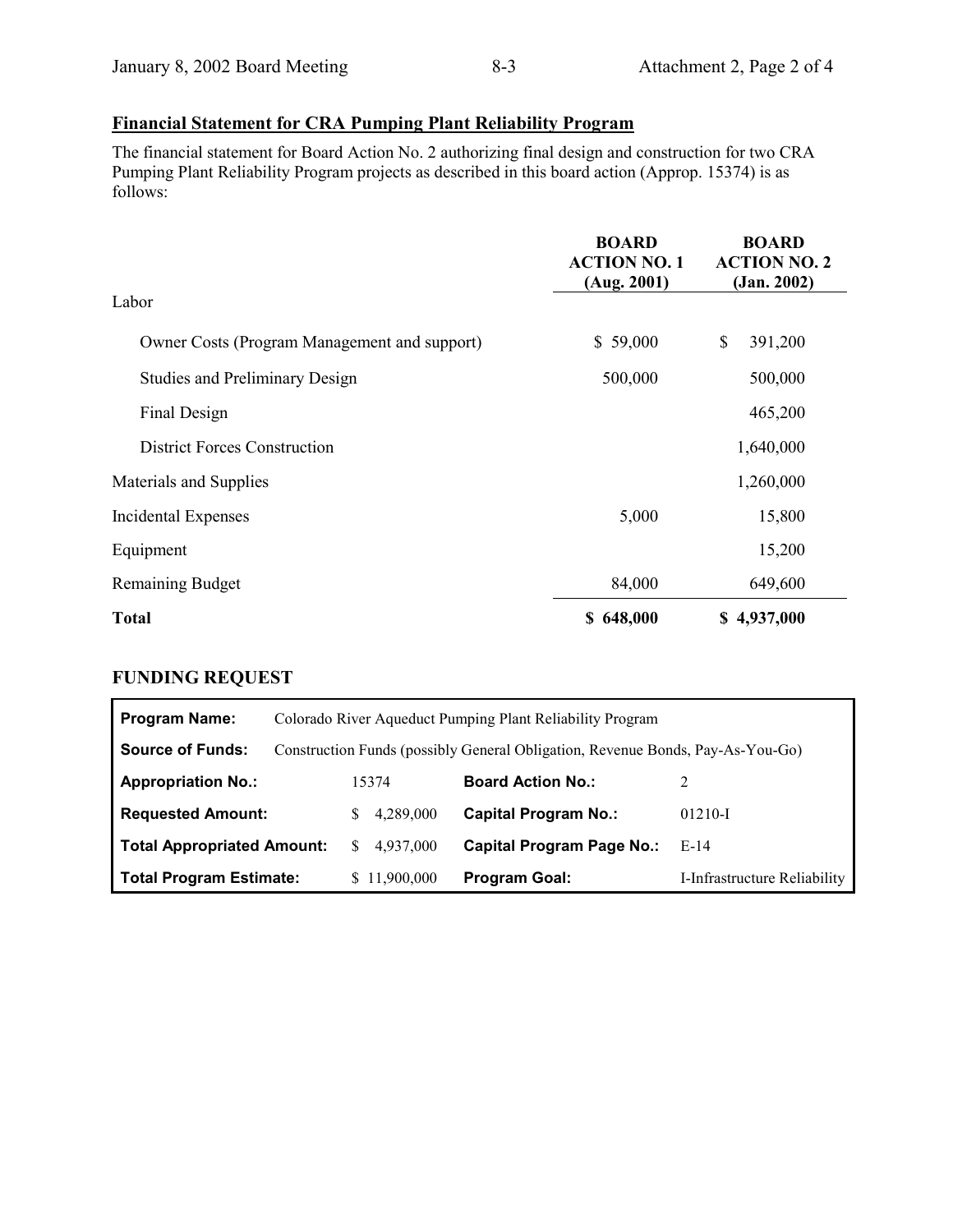# **Financial Statement for CRA Electrical/Power System Reliability Program**

The financial statement for Board Action No. 1 authorizing program planning, studies, and preliminary design for six CRA Electrical/Power Systems Reliability Program projects described in this board action (Approp. 15384) is as follows:

|                                              | <b>BOARD ACTION</b><br><b>NO.1</b><br>(Jan. 2002) |
|----------------------------------------------|---------------------------------------------------|
| Labor                                        |                                                   |
| Owner Costs (Program Management and support) | \$150,000                                         |
| <b>Studies and Preliminary Design</b>        | 185,000                                           |
| Incidental Expenses                          | 25,000                                            |
| <b>Remaining Budget</b>                      | 50,000                                            |
| <b>Total</b>                                 | \$410,000                                         |

## **FUNDING REQUEST**

| <b>Program Name:</b>              |               | Colorado River Aqueduct Electrical/Power Systems Reliability Program           |                              |
|-----------------------------------|---------------|--------------------------------------------------------------------------------|------------------------------|
| <b>Source of Funds:</b>           |               | Construction Funds (possibly General Obligation, Revenue Bonds, Pay-As-You-Go) |                              |
| <b>Appropriation No.:</b>         | 15384         | <b>Board Action No.:</b>                                                       |                              |
| <b>Requested Amount:</b>          | 410,000<br>S  | <b>Capital Program No.:</b>                                                    | $01207 - I$                  |
| <b>Total Appropriated Amount:</b> | 410,000<br>S. | <b>Capital Program Page No.:</b>                                               | $E-19$                       |
| <b>Total Program Estimate:</b>    | \$7,800,000   | <b>Program Goal:</b>                                                           | I-Infrastructure Reliability |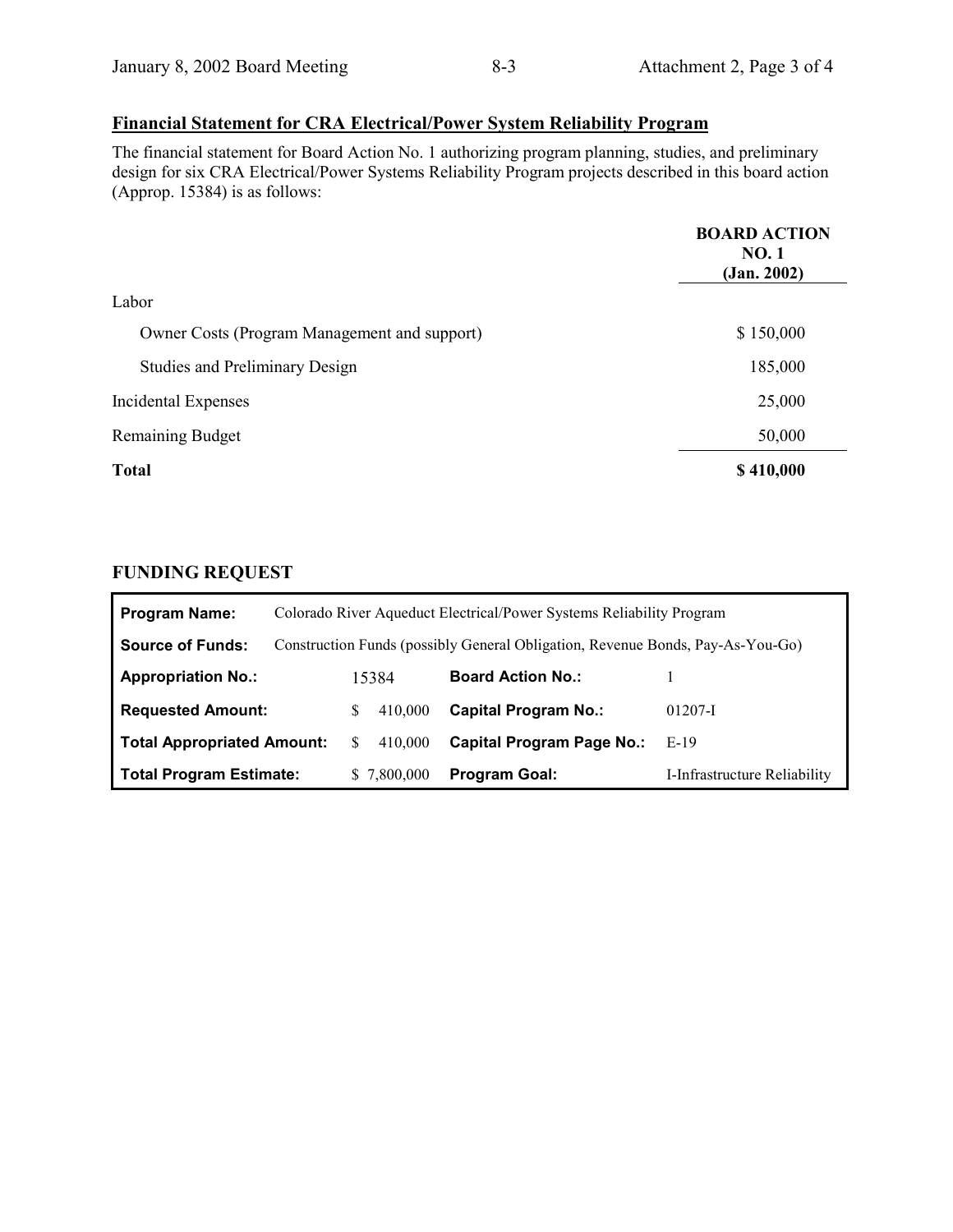# **Financial Statement for CRA Discharge Containment Program**

The financial statement for Board Action No. 1 authorizing program planning, studies, and preliminary design for three CRA Discharge Containment Program projects described in this board action (Approp. 15385) is as follows:

|                                              | <b>BOARD ACTION</b><br><b>NO.1</b><br>(Jan. 2002) |
|----------------------------------------------|---------------------------------------------------|
| Labor                                        |                                                   |
| Owner Costs (Program Management and support) | \$100,000                                         |
| <b>Studies and Preliminary Design</b>        | 116,000                                           |
| Incidental Expenses                          | 30,000                                            |
| <b>Remaining Budget</b>                      | 25,000                                            |
| <b>Total</b>                                 | \$271,000                                         |

# **FUNDING REQUEST**

Ē

| <b>Program Name:</b>              |   |             | Colorado River Aqueduct Discharge Containment Program                          |                         |
|-----------------------------------|---|-------------|--------------------------------------------------------------------------------|-------------------------|
| <b>Source of Funds:</b>           |   |             | Construction Funds (possibly General Obligation, Revenue Bonds, Pay-As-You-Go) |                         |
| <b>Appropriation No.:</b>         |   | 15385       | <b>Board Action No.:</b>                                                       |                         |
| <b>Requested Amount:</b>          | S | 271.000     | <b>Capital Program No.:</b>                                                    | $01209 - R$             |
| <b>Total Appropriated Amount:</b> |   | 271.000     | <b>Capital Program Page No.:</b>                                               | $E-20$                  |
| <b>Total Program Estimate:</b>    |   | \$4,690,600 | <b>Program Goal:</b>                                                           | $R$ -Regulatory – Other |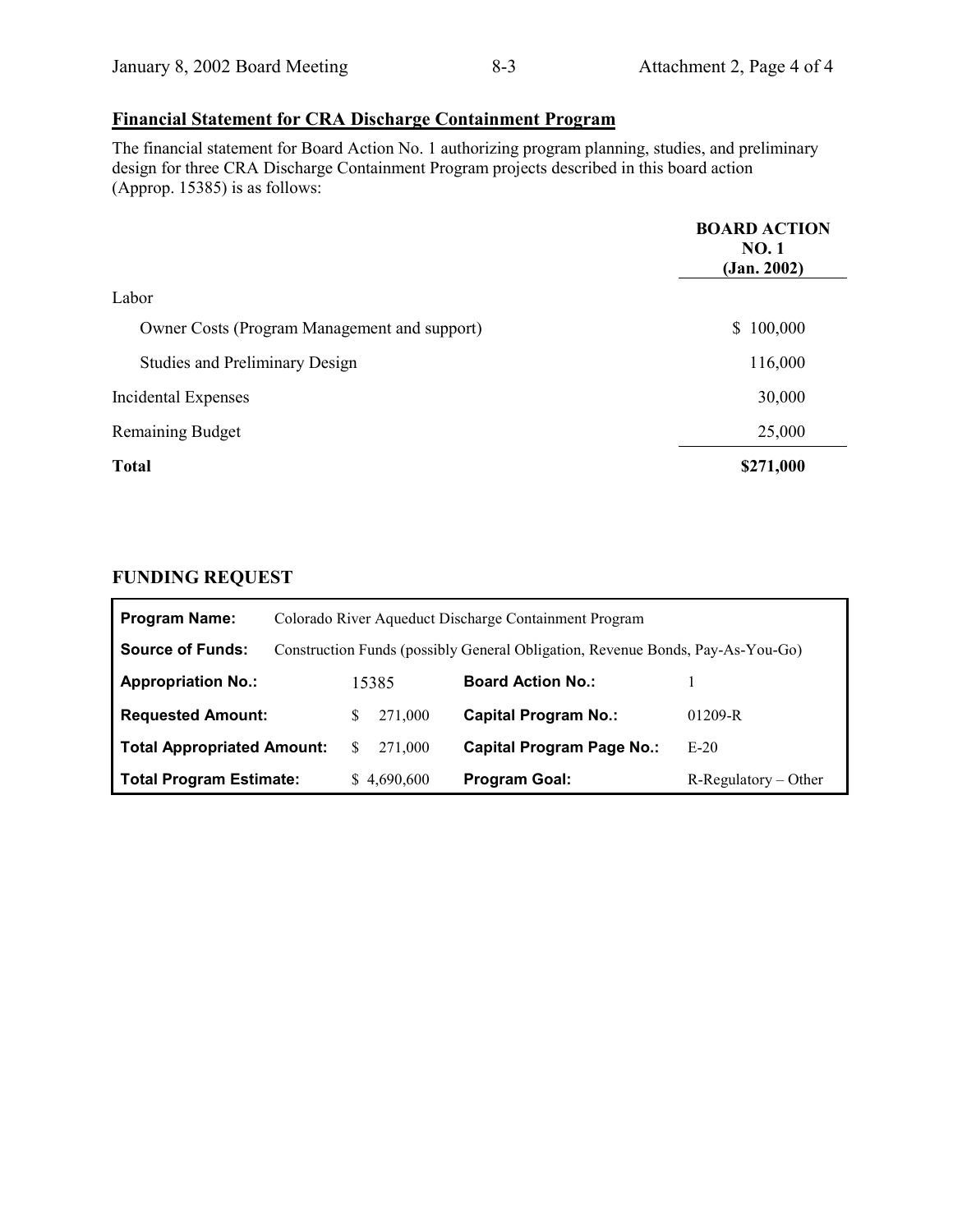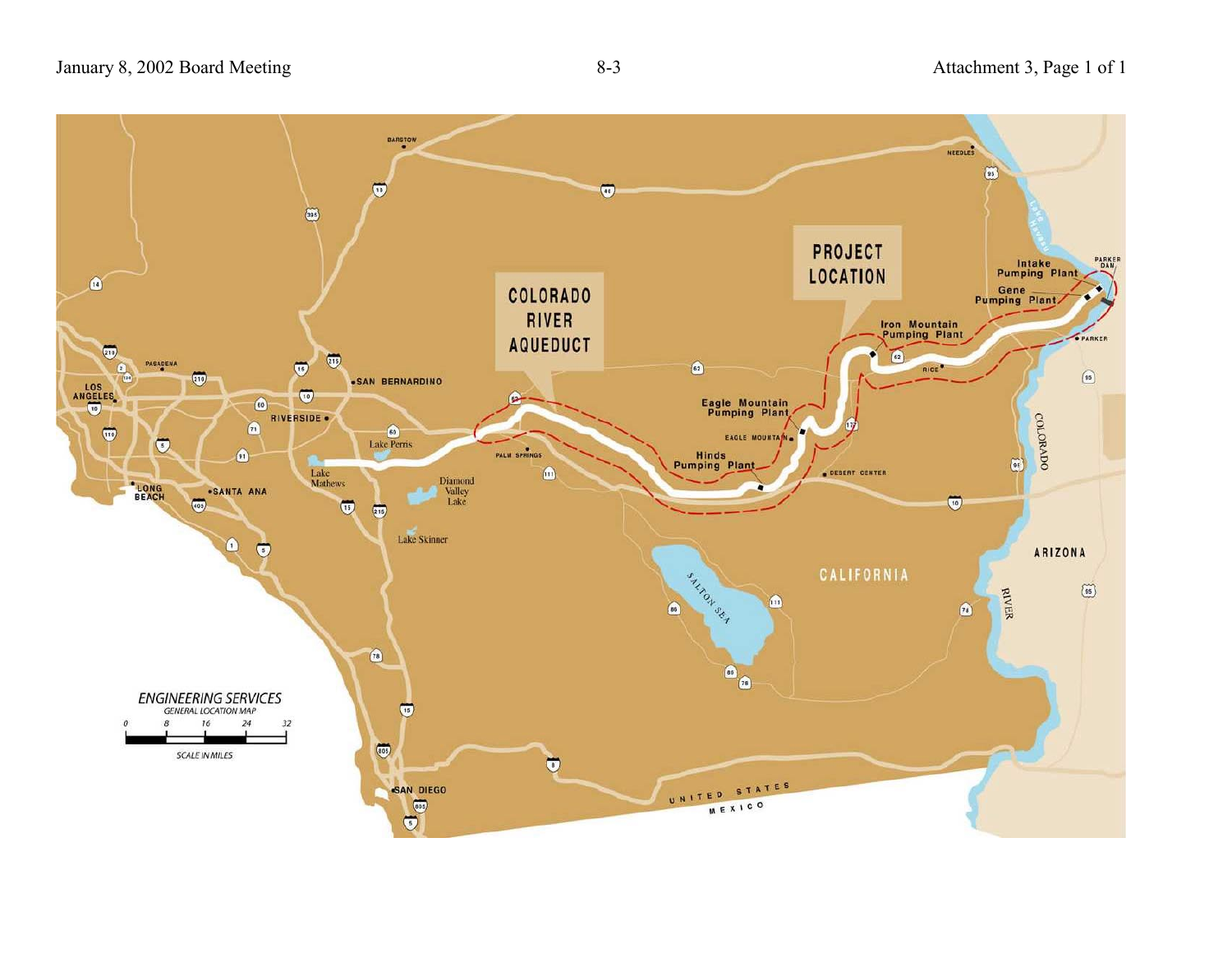

STATE OF CALIFORNIA Governor's Office of Planning and Research State Clearinghouse



Steve Nissen DIRECTOR

Gray Davis GOVERNOR

November 29, 2001

Michael Melanson Metropolitan Water District of Southern California 700 North Alameda Street Los Angeles, CA 90012

Subject: Colorado River Aqueduct Conveyance Reliability Program, 2002 Shutdown Repairs SCH#: 2001101146

Dear Michael Melanson:

The State Clearinghouse submutted the above named Negative Declaration to selected state agencies for review. The review period closed on November 26, 2001, and no state agencies submitted comments by that date. This letter acknowledges that you have complied with the State Clearinghouse review requirements for draft environmental documents, pursuant to the California Environmental Quality Act.

Please call the State Clearinghouse at (916) 445-0613 if you have any questions regarding the environmental review process. If you have a question about the above-named project, please refer to the ten-digit State Clearinghouse number when contacting this office.

Sincerely,

Terry Roberts

 $_{\rm{Term\;Roberts}}$   $^{\prime}$ Senior Planner, State Clearinghouse

1400 TENTH STREET P.O. BOX 3044 SACRAMENTO, CALIFORNIA 95812-3044 916-445-0613 PAX 916-323-3018 WWW.OPR.CA.GOV/CIEARINGHOUSE.HTML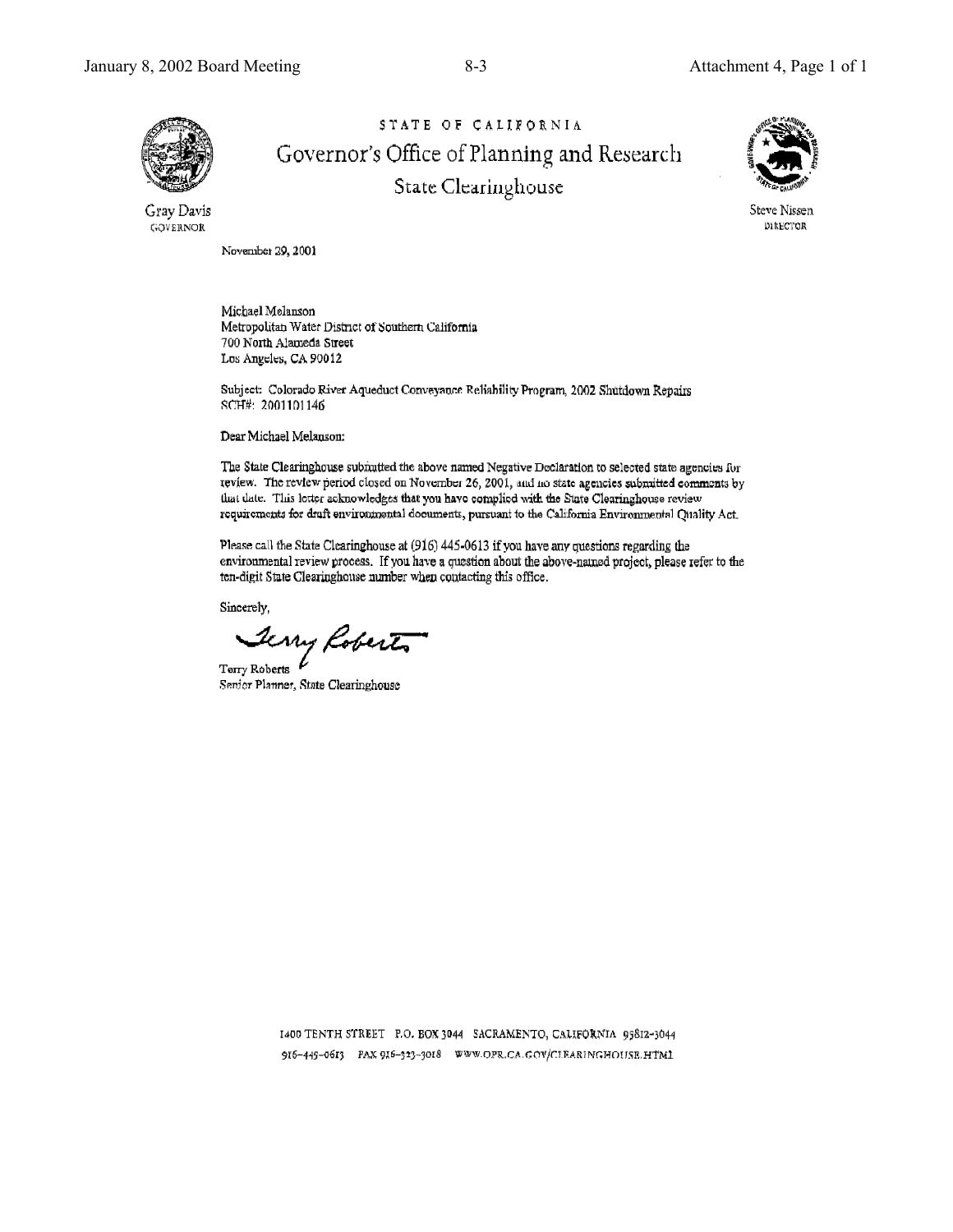# **Colorado River Aqueduct Conveyance Reliability Program 2002 Shutdown Repairs**

# **MITIGATION MONITORING AND REPORTING PROGRAM**

**THE METROPOLITAN WATER DISTRICT OF SOUTHERN CALIFORNIA**

**November 2001**

**Metropolitan Report No. 1177 – Volume II**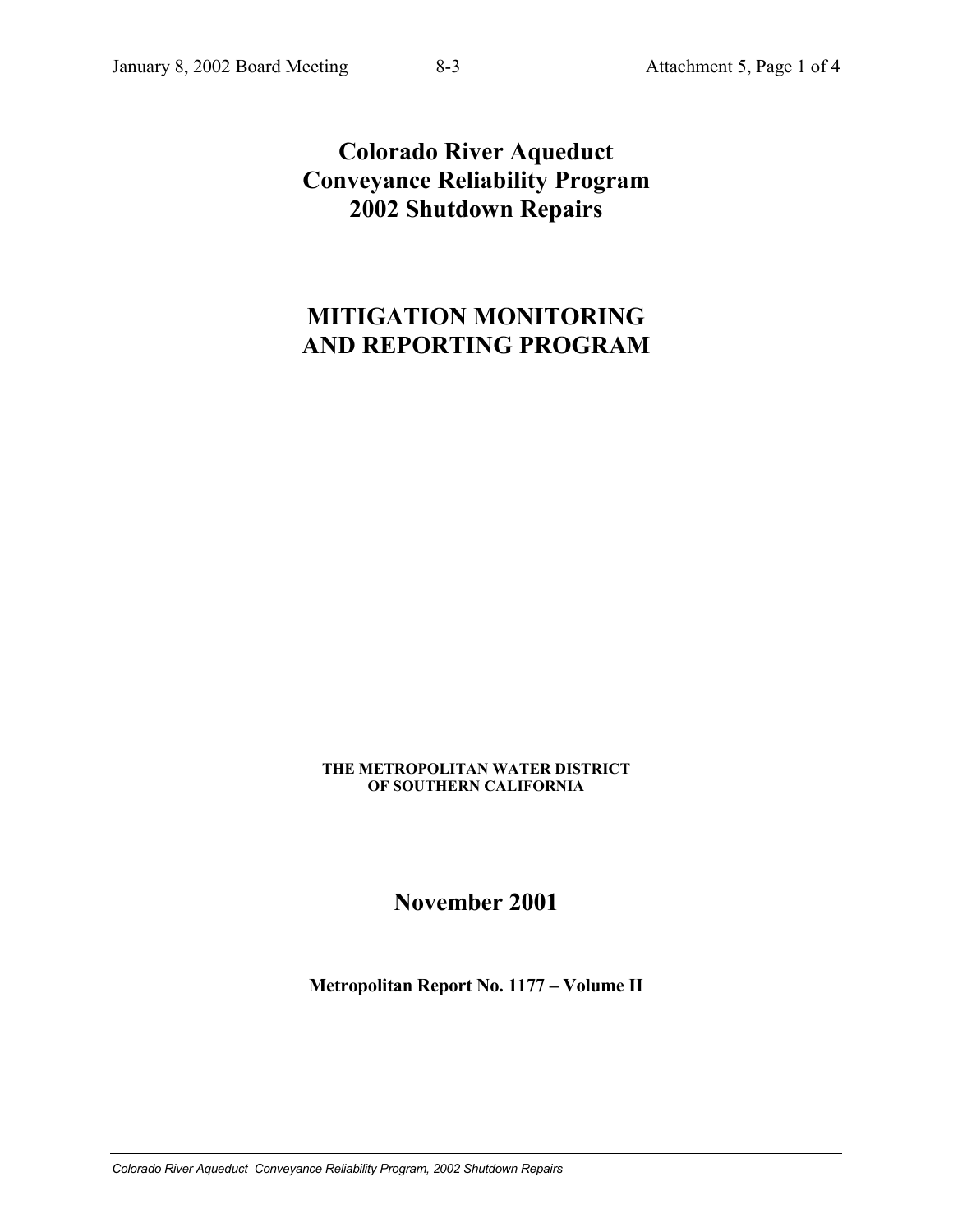#### Mitigation Monitoring and Reporting Program

# **1.0 INTRODUCTION**

The California Environmental Quality Act (CEQA) requires all state and local agencies to adopt mitigation monitoring and reporting programs when adopting a mitigated negative declaration (Public Resources Code Section 21081.6). This Mitigation Monitoring and Reporting Program (MMRP) satisfies the requirements of CEQA and the State CEQA Guidelines as they relate to the Mitigated Negative Declaration for the Colorado River Aqueduct Conveyance Reliability Program, 2002 Shutdown Repairs (Program)<sup>1</sup> prepared by The Metropolitan Water District of Southern California (Metropolitan). The  $MMRP<sup>2</sup>$  will be used by Metropolitan staff responsible for ensuring compliance with mitigation measures associated with the Program.

The Mitigated Negative Declaration for the Program identified mitigation measures designed to reduce or avoid potentially significant air quality effects by the Program to a less-than-significant level. Section 2 of this document also identifies the specific mitigation monitoring and reporting requirements including the party responsible for implementing the mitigation measure, the implementation phase, the monitoring activity, the monitoring period, the frequency of monitoring, the party responsible for monitoring the mitigation measure and any required outside agency coordination.

# **2.0 MITIGATION MEASURES AND MONITORING REQUIREMENTS**

The following section describes the five mitigation measures for air quality identified in the Mitigated Negative Declaration. Implementation of these mitigation measures would reduce air quality impacts to a less-than-significant level. Monitoring is to be completed concurrent with implementation of relevant phases of project planning and construction. The following table summarizes the required mitigation measures. The page thereafter details the monitoring activity required to ensure implementation of the mitigation measures.

 $\overline{a}$ 

<sup>&</sup>lt;sup>1</sup> The Metropolitan Water District of Southern California. 2001. *Colorado River Aqueduct Conveyance Reliability Program 2002 Shutdown Repairs/Mitigated Negative Declaration.* SCH #2001101146. Metropolitan Report No.  $1177 - Volume I$ . November 2001.

<sup>2</sup> The Metropolitan Water District of Southern California. 2001. *Colorado River Aqueduct Conveyance Reliability Program 2002 Shutdown Repairs/Mitigation Monitoring and Reporting Program.* Metropolitan Report No. 1177 – Volume II. December 2001.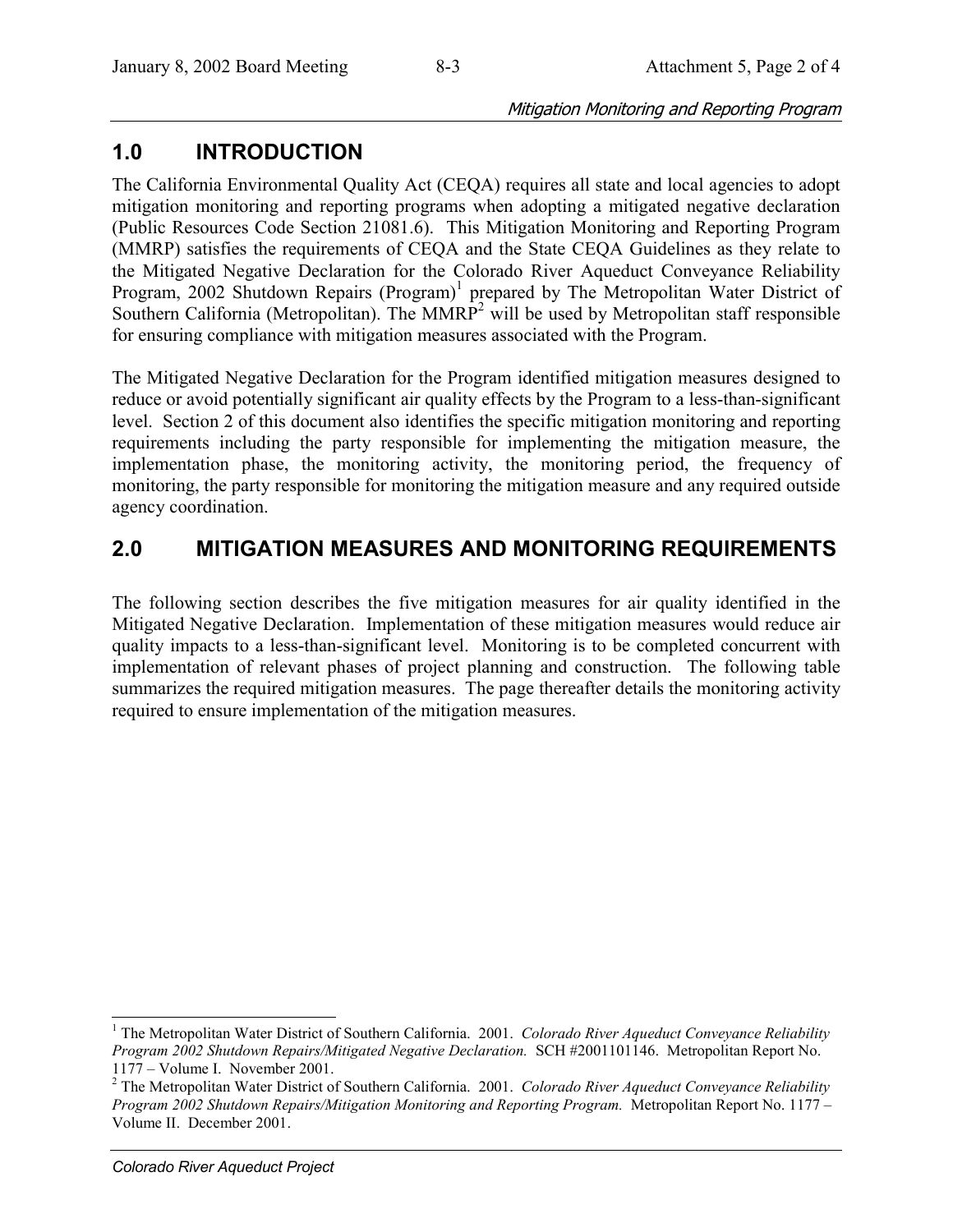# Mitigation Monitoring and Reporting Program

|                    | <b>TABLE 1</b>                                                                                                                                                                 |
|--------------------|--------------------------------------------------------------------------------------------------------------------------------------------------------------------------------|
|                    | <b>MITIGATION MEASURE SUMMARY</b>                                                                                                                                              |
|                    | <b>COLORADO RIVER AQUEDUCT PROJECT</b>                                                                                                                                         |
| Category           | <b>Mitigation Measure</b>                                                                                                                                                      |
| <b>AIR QUALITY</b> | AQ Measure 1:<br>Construction equipment will be shut off to reduce idling<br>when not in direct use.                                                                           |
|                    | AQ Measure 2:<br>Construction equipment shall be maintained and properly<br>tuned and operated in a manner so as to reduce peak<br>emission levels.                            |
|                    | AQ Measure 3:<br>Construction methods will include dust reduction activities<br>including the use of water trucks onsite and water sprayers<br>during construction activities. |
|                    | AQ Measure 4:<br>During construction water will be sprayed on all unpaved<br>haul roads in use three times in every 24-hour period.                                            |
|                    | AQ Measure 5:<br>Traffic speeds on all unpaved roads will be reduced to 20<br>mph or less.                                                                                     |